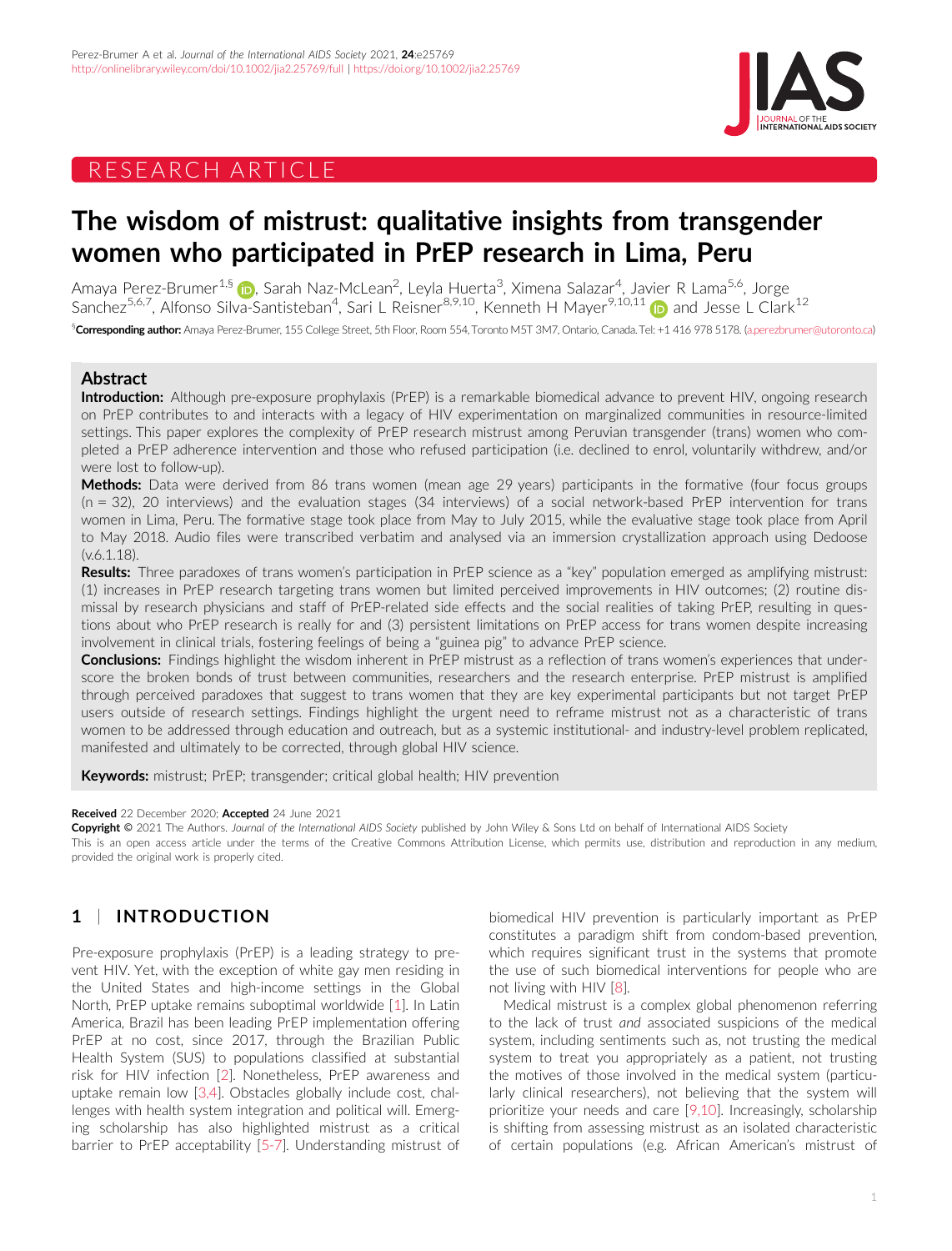biomedical research in the United States) to evidencing its genesis in pervasive and institutionalized oppressive injustices exercised against marginalized communities in clinical settings [\[11-13\]](#page-5-0). Indeed, medical care and research exist within and contribute to systems that create, sustain and reinforce racism, homophobia, transphobia, classism and other stigmas, suggesting that people's experience of these systemic injustices often underpin medical mistrust [[14\]](#page-5-0). It is only by recognizing medical mistrust as systemically produced and reproduced that structural solutions can be meaningfully addressed by researchers and clinicians.

Present-day PrEP research contributes to and interacts with a problematic legacy of HIV experimentation on marginalized communities in resource-limited settings [[15\]](#page-5-0). Instances of community rejection of early PrEP trials underscore the problematic power differentials in North–South collaborations that can perpetuate breaches in researcher-community relationships and lead to the rejection of offshore research [[16](#page-5-0)]. More recently, PrEP has spurred the "projectification" of research, referring to the seemingly endless series of isolated, shortterm trials that are not subsequently integrated into existing healthcare systems, even when interventions are proven to be efficacious [[17,18](#page-5-0)]. Within this context, "key populations," [\[19\]](#page-5-0) classified as at highest risk for HIV and thus with the highest need for prevention, are of particularly high value to prevention investigators. Often marginalized by society at large, these populations have been central to PrEP trials, demonstration projects, and open-label studies exploring how PrEP works in "real world" settings. Because marginalized "key populations" have played an indispensable role in advancing PrEP knowledge, a deeper understanding of how mistrust is reproduced among them within the context of PrEP science is urgently needed.

Peru is a particularly relevant setting in which to assess how mistrust perpetuated by HIV science shapes community acceptability and uptake of PrEP. Peruvian men who have sex with men (MSM) and trans women constituted more than half of the sample for the watershed iPrEx trial, which demonstrated the efficacy of PrEP for HIV prevention [[20,21\]](#page-5-0). In the aftermath of iPrEx and numerous PrEP implementation challenges that followed, emerging research among Peruvian MSM and trans women has highlighted the existence of mistrust of international drug trials, foreign investigators and Peruvian institutional actors implementing the studies as obstacles to widespread PrEP acceptance and use [\[22\]](#page-5-0). Notably, PrEP was approved by the Peruvian FDA in 2017 and yet, there is no current integration within Peru's public health system and availability for trans women occurs primarily in the context of HIV biomedical prevention research [[23,24](#page-5-0)]. In this paper, we used qualitative methodology to explore the mistrust and its impact on research participation as reported by trans women who participated in a PrEP adherence trial and those who refused involvement in the study (i.e. voluntarily withdrew, and/or were lost to follow-up).

### 2 | METHODS

### 2.1 | Study design

Data are derived from a social network-based PrEP adherence intervention for trans women in Lima, Peru (TransPrEP, R34 MH105272; clinicaltrials.gov #NCT02710032). TransPrEP was a cluster-randomized trial with two arms and six cohorts from three areas of Lima. Participants received 6-months of PrEP, routine HIV/STI testing, and two counselling sessions; those randomized to the intervention were offered 14 communitybased adherence workshops. The full study methods have been published previously [[25\]](#page-5-0).

Specifically, this paper draws on focus groups (FGs) and interviews with 86 trans women who participated in the formative and/or evaluative stages of TransPrEP. Eligibility criteria included being aged 18+, assigned male sex at birth and identifying on the transfeminine continuum (e.g. "trans," "transgender," "travesti"). Purposive sampling [[26\]](#page-5-0) was implemented in collaboration with a trans community centre, Femínas, for recruitment across formative and evaluative stages with participants who consented to participate.

The formative stage (May-July 2015) consisted of 4 focus groups (FGs; n = 32), 20 interviews (16 community interviews and 4 community leader interviews) and brief demographic surveys. The primary aim of the formative work was to inform the design and acceptability of the forthcoming PrEP adherence intervention. Key domains within the semi-structured guides for FGs and in-depth interviews included: HIV prevention strategies, HIV vulnerabilities, social network structures, acceptability of and preferences for different HIV prevention methods, and awareness and hypothetical acceptability of PrEP for HIV prevention. The evaluative stage (April-May 2018) involved 34 interviews with trans women who had been recruited and deemed eligible for the trial. The evaluation aimed to explore strengths and weaknesses of study participation, as well as drivers of non-participation. Participants at the evaluative stage included: peer intervention workshop facilitators  $(n = 4)$ ; participants who screened but never enrolled ( $n = 8$ ); participants who enrolled in the study but later dropped out  $(n = 6)$ ; and intervention completers  $(n = 16)$ . The semi-structured interview guide probed on the following: recruitment, enrolment, counselling session, retention efforts, workshops (if randomized), experience with PrEP, motivators for continued participation, rationale for study discontinuation and research mistrust.

Institutional review boards of Asociación Civil Impacta Salud y Educación (IRB #0089-2014-CE) and the University of California, Los Angeles (IRB #13-001898) approved this study. All participants provided written consent before beginning any study procedures and were provided 15 Nuevos Soles (approximately \$5 USD) for their participation.

### 2.2 | Analytic approach

FGs and interviews were conducted in Spanish by native speakers who were part of the research team, audio recorded and transcribed verbatim. Immersion crystallization [[27\]](#page-5-0) guided the analytic approach which entailed a close read of the raw data alongside semi-structured guides codebook creation and line-by-line review of the transcripts to attribute codes. This iterative approach emphasizes examining data and reflecting on the experience of being immersed in the data analysis at three-time points; formative analysis, evaluative analysis and analytic comparison across stages. Data collection was conducted across two time points, and the initial formative work in 2015 was not designed to probe questions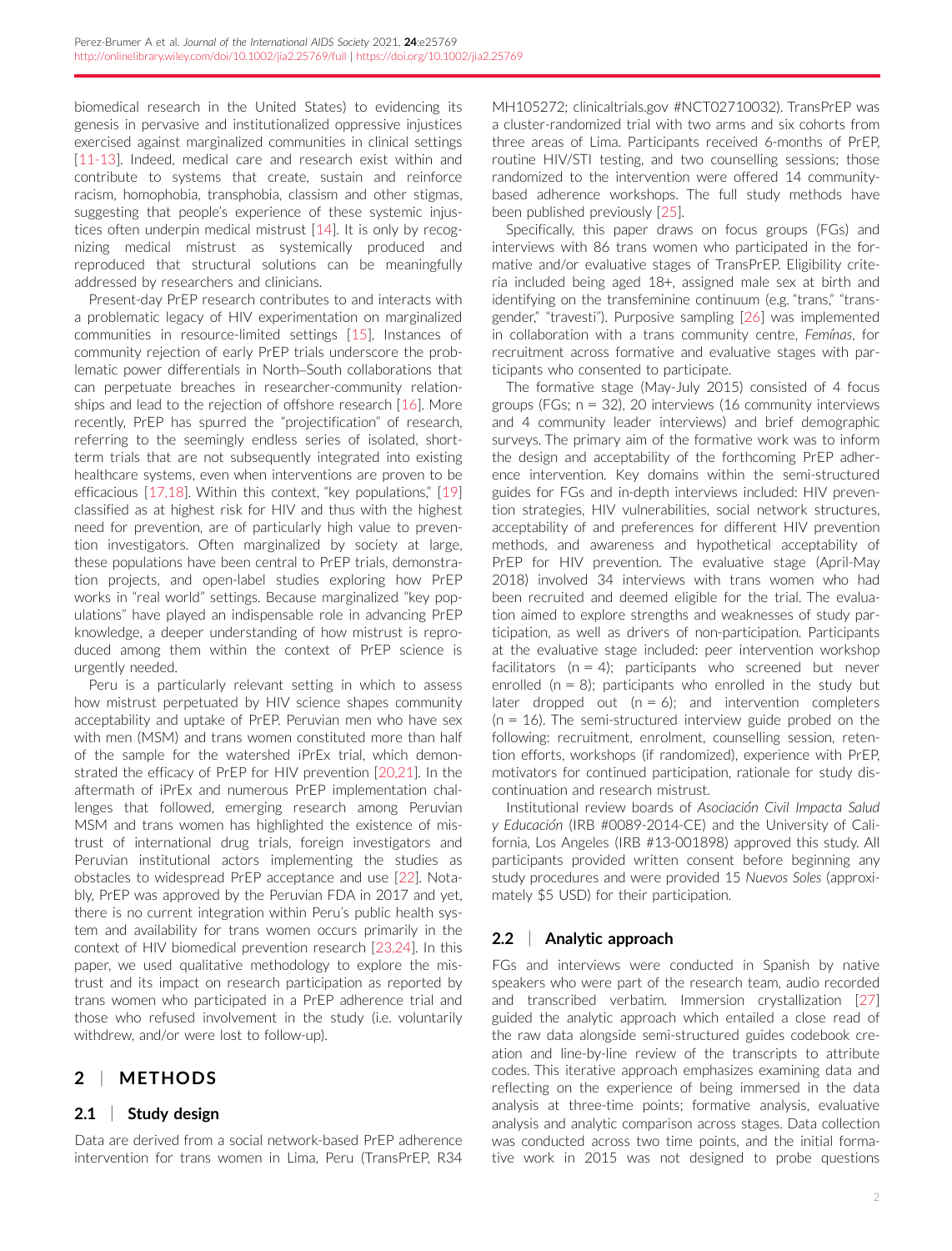related to mistrust, but rather, general acceptability, interest, and potential barriers to implementing a PrEP intervention. Nevertheless, mistrust emerged as a key participant concern in the first iteration of the codebook. In 2018, having identified this theme, question guides were specifically developed to query further on PrEP and research mistrust. Transcripts were analysed based on an inductive and deductive approach to identify codes and relationships between codes in the iterative development of the codebook. The same two independent reviewers (APB and SNM) participated in codebook creation and systematic coding across the multiple qualitative data sources. The analytic approach was triangulated across FGs and interviews though code comparison and also through the creation of memos to expand upon coded text and describe relationships between the codes [\[28,29](#page-5-0)]. Any coding differences encountered were discussed and reconciled at regular team meetings. Analyses were conducted using Dedoose (2014, Los Angeles, CA, USA: SocioCultural Research Consultants, LLC) and all reported data utilizes pseudonyms to protect participants' identity.

## 3 | RESULTS

Three paradoxes of trans women's involvement in PrEP science as members of a "key population" emerged: The first underscores the perceived discordance between the increased frequency of PrEP research targeting trans women amid limited improvements in HIV outcomes among trans women. The second illustrates the continued dismissal of participant reports of PrEP-related side effects by research staff, despite their status as a "key population." The third highlights the contradiction that PrEP is tested on trans women but is not readily available to them, fostering feelings of the community's use as a "guinea pig" to advance PrEP science.

In the formative stage, 32 trans women participated in four focus groups. The mean age for focus group participants was 29 years and the majority (75%) reported completing secondary school. Twenty interviews were also conducted in the formative stage across 16 community member interviews and four community leader interviews with a mean age of 30 years. The evaluation stage (mean age 28 years) consisted of 34 interviews with four peer facilitators, eight participants who screened but never enrolled, six participants who enrolled in the study but later dropped out, and 16 intervention completers. Sex work was the most reported occupation across all stages: 41% of focus group participants, 40% of interview participants and 47% of evaluation participants. Following sex work, most prevalent occupations reported were cosmetician/hairdresser, study coordinator or peer health promoter.

### 3.1 Paradox 1: why more research, but not more health?

All 86 trans women who participated in this study had prior experience as a research participant or knew a close acquaintance that had participated in HIV prevention research (e.g. antibody, vaccine, or PrEP trials). Participants were highly knowledgeable about the HIV research landscape, including the distinct incentives and treatments offered across current

and prior studies. iPrEx was consistently named as the beginning of a wave of HIV prevention studies targeting trans women; "iPrEx was just the start and many more studies have followed" (Facilitator; Ruty 34 years old).

The large volume of new HIV prevention studies targeting trans women was described as fostering a competitive recruitment climate. A study facilitator (i.e. staff member) described fielding questions about the different studies noting, "it is hard to know how to respond since often they know more about the studies from friends who are participating than I do" (Angelica 24 years old). The choice to participate in an HIV study is also complicated by limited HIV prevention and care options for trans women in the existing healthcare system. Studies were often described as providing first-line HIV treatment and prevention services; "I get my [medical] care through these studies" (Active participant; Lorena, 27 years old). Another participant stated, "I found out about this study because I needed to get an HIV test and a friend told me that the easiest way to get a free test is through a study. I did, then I learned about PrEP and wanted to participate" (Active participant, Luisa 19 years old).

However, even those who noted the importance of HIV research for access to care were wary of the surge of clinical trials and noted that the health impact for trans women in Lima was limited: "there are more and more studies, but we still get sick" (Facilitator; Nena, 28 years old). Moreover, care was described as ephemeral and HIV acquisition frequently posited as inevitable: "I participate in studies now so that I can get care. But what happens once I get sick? These studies end" (Active participant, Danica 27 years old). Andrea shared, "just like my friends, I was always being contacted to participate in studies, until I found out I was positive. Since then, no research is interested in me" (Formative interview, Andrea 36 years old).

While many participants said they valued the care provided by studies, they questioned the lack of long-term health benefits for trans women, and this was further complicated by the wariness of foreign investigators perceived to be driving the PrEP research agenda. For example, Maria noted "how long have gringos been researching us? Why are we still getting sick? What will I do if I get HIV?" (Screened but never enrolled; Maria 35 years old). Similarly, Ruty discussed cautionary tales circulating among the trans community about PrEP:

"People talk and trans women know of iPrEx and other American studies. They often tell me that they don't believe in the pills, because they have heard of people that participated and now have HIV... so many of us are sick that it raises doubts that the research helps." (Facilitator; Ruty 34 years old)

Several active participants expressed fear that their access to PrEP would end with the current study, even though all participants who wanted to continue PrEP were offered a free temporary transition plan. As described, "I wish I could afford to pay for PrEP and continue to take this medicine" (Active participant; Rocio, 19 years old), another when asked about plans after the study's end noted "I would like to continue PrEP, do you know of other studies that are offering it?" (Active participant; Jahaira, 24 years old). While all participants were offered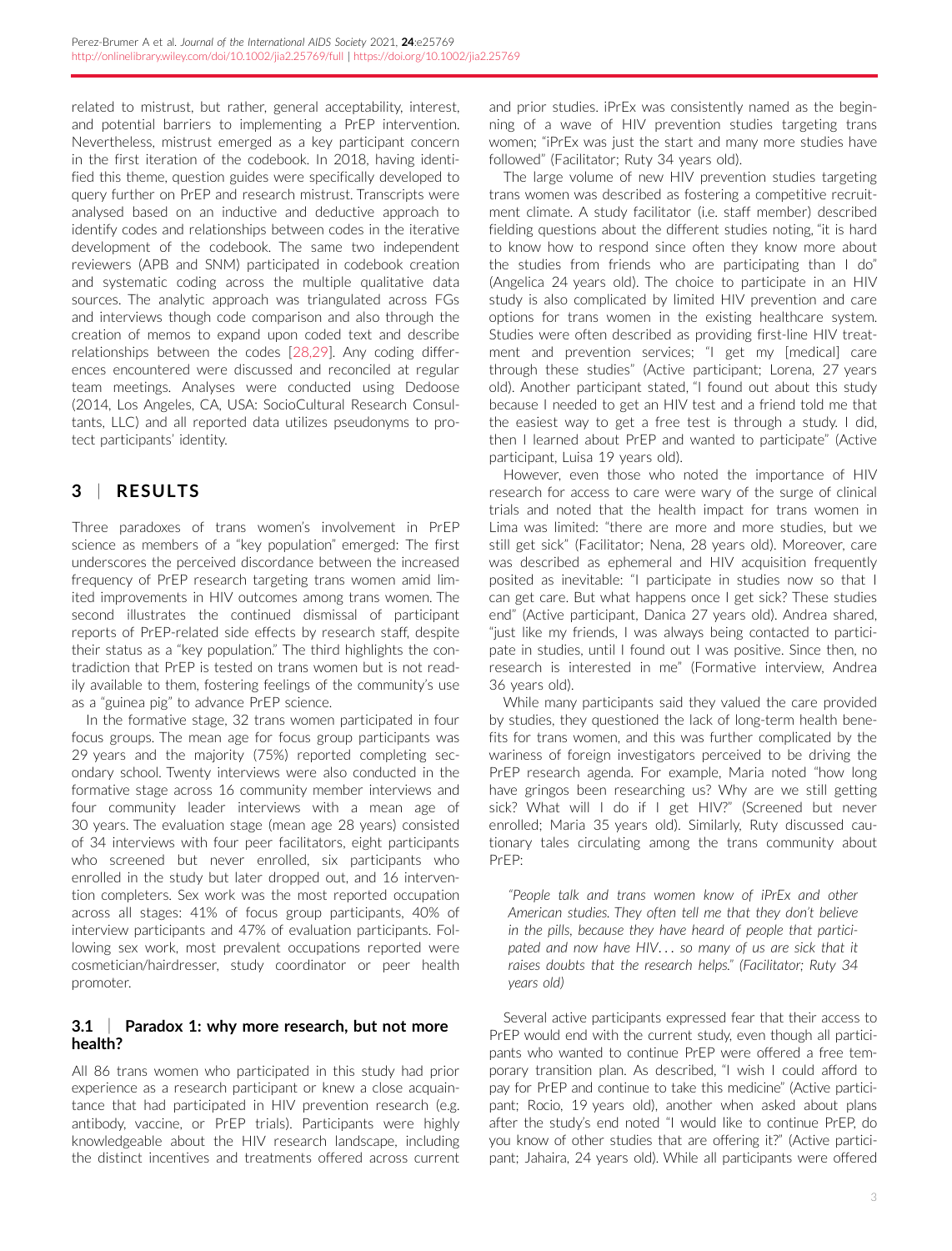a transition plan to ensure continued temporary PrEP access after the study ended, a peer facilitator commented, "I've told them about other studies, they tell each other about the resources they learn of, but when will they be actually able to afford to take PrEP outside of research?" (Facilitator; Ruty 34 years old).

### 3.2 | Paradox 2: who is PrEP really for?

The second paradox identified centres on transphobic mistreatment of participants and dismissal of PrEP-related side effects by research physicians and staff, even in studies designed to ensure PrEP is attuned to trans women's needs. One FG participant voiced "they (study staff) don't care about us; they just want us to participate... They ignored my question if it [PrEP] would affect my hormones" (Formative FG #1). In response, another participant commented "Yeah, trans women have different needs and doctors and researchers don't listen to us... we take hormones, we drink, and adding so many pills isn't good for us" (Formative FG #1). Another participant who enrolled and dropped out stated, "I was nervous about taking PrEP with my hormones. When I asked the nurse, she just made me feel bad for taking hormones" (Enrolled and dropped out; Gaby, 24 years old). Indeed, lack of information on potential interactions with hormone therapy emerged as a key barrier to taking PrEP.

Participants taking PrEP also described being dismissed when telling research staff about side effects. Maya, who enrolled and dropped out of the study, shared, "side effects were the reason I stopped taking the pills. I told the doctor, but he didn't listen... he just said to keep taking them and wait two weeks" (Enrolled and dropped out; Maya 25 years old). Furthermore, Michi described:

"I didn't want to keep going to the clinic. I know I said I would as part of the study, but PrEP made my head hurt and that one doctor didn't believe me and he kept making me feel bad...they were obviously only giving me medical attention because they had to" (Enrolled and dropped out; Michi, 25 years old).

Whether experienced first-hand or shared among friends or acquaintances, PrEP side effects were described as particularly relevant given the social realities of trans women, such as engagement in sex work:

"My friend who was part of the first PrEP study told me that she had horrible diarrhea and stopped taking the pills so she couldn't work [as a sex worker]... Because she is trans, the doctors didn't believe her, and I know of many other trans women that dealt with stomach issues and couldn't take the medicine anymore. They needed to work so they could eat." (Enrolled and dropped out; Nanci, 26 years old).

Repeated negative interactions with medical providers during study visits, and in clinical spaces designed to support PrEP research studies, amplified the perception of ill will towards trans women and aligned this perception with their understanding of clinical trials. As forcefully articulated, "they don't listen to me when I say PrEP makes me sick. Would they listen to a man if he said PrEP made him sick?" (Enrolled and dropped out; Ana, 29 years old). This disregard of basic concerns by investigators and staff fosters suspicions that prioritizing trans women as a "key population" is disingenuous and calls into question who PrEP is really for.

### 3.3 | Paradox 3: are we just guinea pigs?

The third paradox highlights the contradiction that PrEP has been tested repeatedly on trans women but is not readily available to them, furthering the belief that their community is being used as "guinea pigs" rather than as PrEP's intended users. PrEP mistrust was further amplified by the conflict between the short-term rewards, provided by financial incentives and temporary access to new medications, against long-term public health failures, leading to limited access for successful therapies and care. As described by Angelica:

"What can I tell you? Do I have a problem that my community is treated like an experiment? Yes. But we continue to participate and work for these studies because we are seen... we at least get some HIV care, sometimes we get PrEP, and we even get paid" (Facilitator; Angelica, 27 years old).

Several trans women discussed how the majority of PrEP research conducted in Peru primarily benefits the Global North and does not address the real health needs of their community. Participants voiced suspicion of foreign funding for PrEP research that emphasizes trans women as a "key population," noting that it felt disingenuous. For example, "we are experiments for other countries to see whether or not we react well to the pills" (Enrolled and dropped out; Dani, 22 years old). As one FG participant queried, "Why are we [trans women] being used like guinea pigs, every single one of us?" (Formative FG #1). Narratives also questioned the classification of trans women as "high-risk" (especially compared to the cisgender male sexual partners who are their main source of HIV exposure). One participant stated "it would be ideal to give this [PrEP] to married men. They are the ones that ask us not to use a condom." (Formative FG #2).

Further contributing to the perception that trans women were simply "guinea pigs" were frustrations reported over the physical burden of repeated behavioural and biological measures and studies' emphasis on obtaining diverse clinical samples. As stated, "everyone knows, first you do a long survey, if not multiple... then they take your blood..." (Active participant; Carla, 23 years old). Another participant elaborated that the request for a hair sample in addition to a blood test, specifically, made her feel more vulnerable to experimentation: "I didn't want to [give them a hair sample], I told them no... I felt strange because it was my hair, from then on I felt like they were experimenting on me, I won't lie to you" (Enrolled and dropped out; Dani, 22 years old). Extraction of blood and hair highlighted the perceived commodification of trans women's bodies; "people think that all they [study staff] want is your blood... all these studies all they want is blood...and friends have warned me that gringos want to take your blood because later they will sell it." (Active participant; Fiona, 31 years old). One FG participant noted "I won't participate in another study that takes my blood. We don't trust what they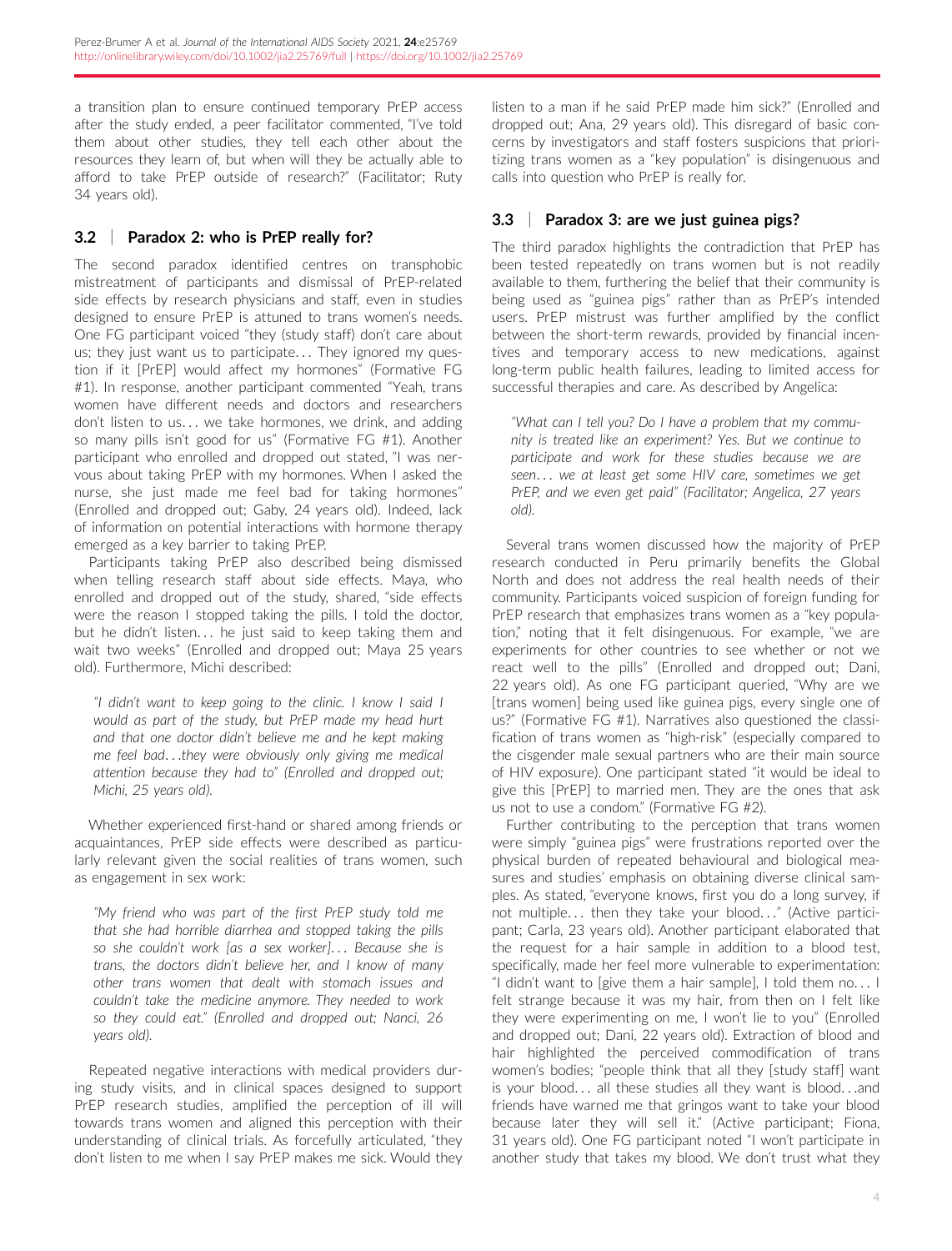do with our blood" (Formative FG #2). These sentiments highlighting suspicions about and motivation for biospecimens collect were commonly echoed by participants across all stages of data collection.

### 4 | DISCUSSION

#### 4.1 | PrEP Mistrust and the dilemmas of being a 'key population'

To understand the experiences and perceptions of trans women who interacted with a PrEP intervention, we interviewed 86 trans women across two timepoints. What initially began as an attempt to improve our own study design resulted in revealing a critical tension relevant to the broader project of HIV prevention globally. Findings suggest an urgent need to better understand mistrust, not as a trait of trans women addressed solely through education about the research process, but as a justified response to systemic inequities replicated by and manifested through global PrEP research. Narratives highlight the wisdom inherent in PrEP mistrust as a reflection of learned community insights that underscore the broken bonds of trust between communities, researchers and the research enterprise. PrEP mistrust is amplified through perceived paradoxes that suggest to trans women that they are key experimental participants but not target PrEP users outside of research settings.

Community-level recognition of the sheer volume of HIV prevention studies targeting trans women underscores the discordance between increases in PrEP research targeting trans women and limited improvements in HIV outcomes in the same population. Aligning with research from the United States [\[30\]](#page-6-0). our findings demonstrate how this tension fosters research mistrust at different points across the research continuum; from formative research to trial enrolment, refusal and loss to follow-up. Trans women not yet enrolled and those who withdrew from the study reported a particularly high awareness of the legacy of iPrEx in addition to the numerous subsequent HIV biobehavioural studies funded primarily by the United States. Participants were acutely aware of research dynamics whereby Global North researchers bring funding, drive project priorities, and reap the benefits of study findings as PrEP remains unavailable in-country outside of research contexts. Furthermore, within this context, trans women described deep knowledge of the potential benefits (i.e. firstline therapies, financial incentives) and extractive elements of these studies (e.g. collection of biological samples, time commitments, etc.). Importantly, the decision to participant (or not) was based not on the absence of mistrust, but on weighing the potential benefits presented by the study against the concurrent risks of participation.

Narratives noted the ways in which trans women perceived themselves as conveniently "key" to experimentation, bringing forth concerns regarding who PrEP is really for and the dire gaps in HIV prevention access for trans women in the Global South. The frequent mistreatment experienced by participants translated into cautionary tales within the community, transforming individual level experiences into widely circulated warnings that impede future participation in PrEP research. Indeed, actual and perceived experiences of transphobic mistreatment included interpersonal interactions with research clinicians

(dismissal of side effects, failure to disclose needed information) and subverted beneficence for participants (scientific knowledge production that benefits only the Global North). Recognizing the wisdom of PrEP mistrust underscores that trans women experience a range of discomforts and, at times, maltreatment within PrEP science. Our findings contribute to ongoing critical global health dialogues by advancing the understanding of medical mistrust as not simply the absence of trust but rather a dynamic involving increased suspicions around the medical system and the motivations/benefits of the PrEP research industry.

A fundamental challenge in HIV prevention efforts is the delicate balance between identifying trans women as a "key population" benefitting from HIV research, and the burden of investigative practices that leave trans women feeling like guinea pigs. This finding echoes calls to address emotional trauma emergent from research fatigue [[31\]](#page-6-0) and to end stigmatizing language in prevention science (i.e. use of the term "high-risk") that obscure the pervasive social inequities that increase vulnerability to HIV [[32,33](#page-6-0)]. Our findings support literature emphasizing the importance of meaningful community engagement at all stages in the research process as a strategy to improve procedural ethics, quality, acceptability and sustainability of research [[34-36](#page-6-0)]. However, these actions are not enough. There is a need to incorporate justice paradigms [[37\]](#page-6-0), including insights from intersectional feminism and critical race theory [[9,38-40](#page-5-0)], within HIV prevention science to account for the dynamics of power and exploitation that foster inequities embedded within research and better engage with community values on what it means for science to be trustworthy.

Several limitations of this study should be considered. While these qualitative findings are derived from a large sample across diverse stages of the research continuum, all participants lived in Lima, Peru and thus results may not be generalizable to other trans women in Peru or beyond. Perceptions of the rationale for and conduct of biomedical HIV prevention research were limited to trans women who were willing to participate in at least the formative component of the Trans-PrEP study. While we interviewed trans women who discontinued participation in the study after enrolment, future research on mistrust would benefit from speaking to trans women who refused any participation.

# 5 | CONCLUSIONS

The participation of trans women is crucial to advance PrEP science and ensure that PrEP, as a novel prevention tool, is attuned to their needs. Indeed, modelling studies suggest that PrEP, offered alongside sexual health promotion strategies (i.e. condoms), may avert 50% to 60% of new HIV infections among Peruvian trans women who engage in sex work over the next decade, if it is used at sufficient levels [[41](#page-6-0)]. Given the potential impact of PrEP scale-up there is additional responsibility by researchers to actively promote strategies to build and sustain equitable relationships in PrEP research. Yet, narratives from Peruvian trans women who have participated for years across numerous PrEP studies challenge the positioning of trans women as "key" to PrEP rollout, given that they are rarely treated as such outside of study environments.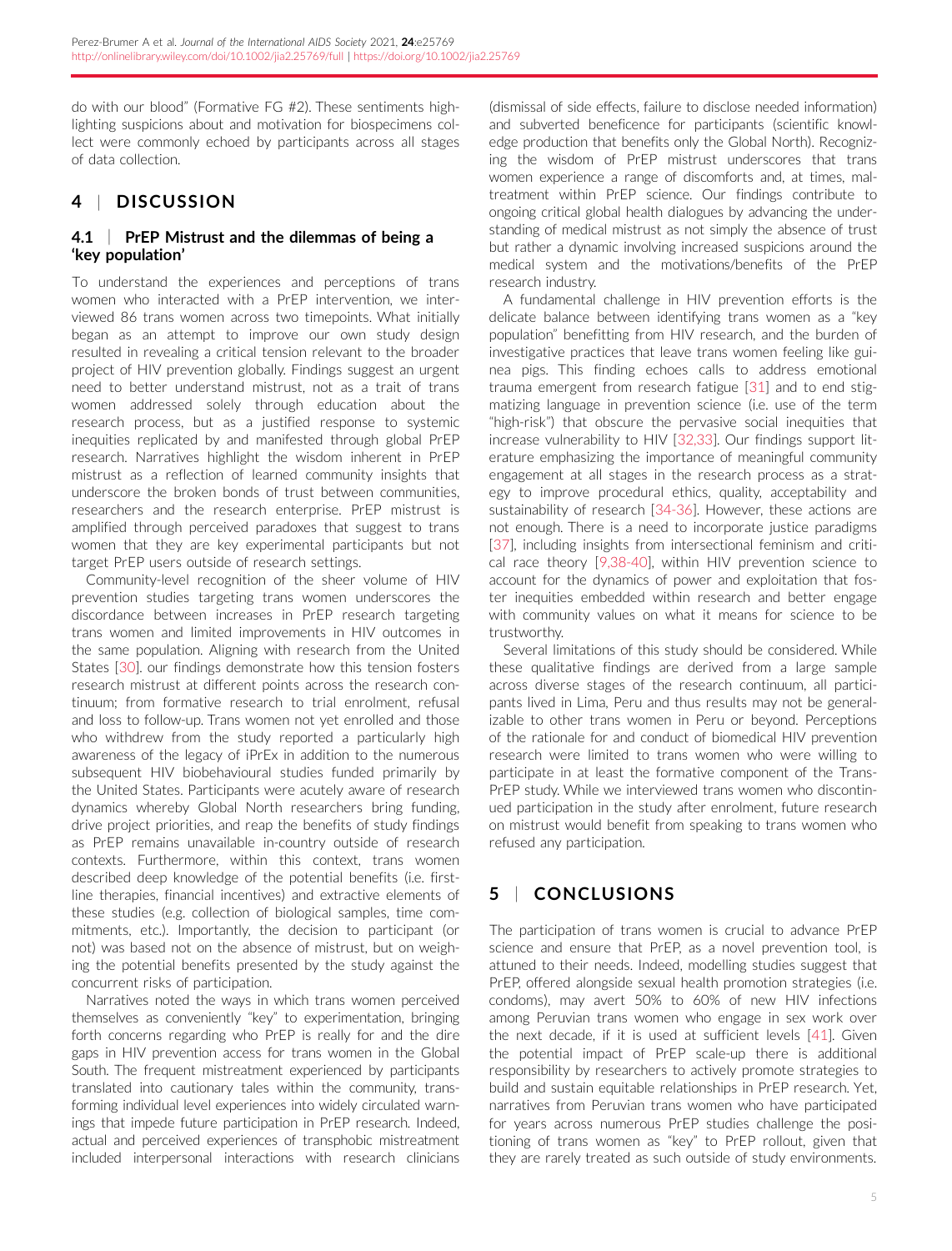<span id="page-5-0"></span>These accounts highlight how trans women's concerns about PrEP are frequently dismissed and how the increasing burden of PrEP research heightens sentiments of being a key test subject but not a key beneficiary. Our findings show how the perceived and actual harms of experimentation are compounded by the problematic reality that there are no long-term strategies to support PrEP access for trans women once research ends. Therefore, trans women do not meaningfully benefit from the research they are central to. In recognizing the contradictions inherent in being classified as a "key population," PrEP mistrust is both pervasive and justified. This paper should serve as a call to action to reckon with PrEP mistrust as a systemic institutional- and industry-level problem that is replicated and manifested through global HIV prevention research.

#### AUTHORS ' AFFILIATIONS

<sup>1</sup>Division of Social and Behavioural Health, Dalla Lana School of Public Health, University of Toronto, Toronto, ON, Canada; <sup>2</sup>Department of Medicine, Division of Infectious Diseases, Brigham and Women's Hospital, Boston, MA, USA; <sup>3</sup> Feminas, Lima, Peru; <sup>4</sup>Universidad Peruana Cayetano Heredia, Lima, Peru; <sup>5</sup> Asociación Civil Impacta Salud y Educación, Lima, Peru; <sup>6</sup> Department of Global Health, University of Washington, Seattle, WA, USA; <sup>7</sup>Centro de Investigaciones Tecnologicas y Biomedicas, Universidad Nacional de San Marcos, Lima, Peru; <sup>8</sup>Harvard T.H. Chan School of Public Health, Boston, MA, USA; <sup>9</sup>The Fenway Institute, Fenway Health, Boston, MA, USA; <sup>10</sup>Beth Israel Deaconess Medical Center, Boston, MA, USA; <sup>11</sup>Harvard Medical School, Boston, MA, USA; <sup>12</sup> Department of Medicine, Division of Infectious Diseases, University of California Los Angeles David Geffen School of Medicine, Los Angeles, CA, USA

#### COMPETING INTERESTS

No potential competing interest was reported by the authors.

#### **AUTHORS' CONTRIBUTIONS**

APB, JLC, SLR, JRL, JS and KHM conceptualized and designed the study. APB, LH, AS, XS and SNM supporting in data collecting. APB, SNM and JLC conducted data analysis and drafted manuscript. All authors reviewed manuscript and supported with edits.

#### ACKNOWLEDGEMENTS

This work was supported by the United States National Institute of Health (R34 MH105272). The authors are deeply grateful to the people who shared their experiences and acknowledge that the ideas presented here were developed in collaboration.

#### DATA AVAILABILITY STATEMENT

The data that support the findings of this study are available from the corresponding author, APB, upon reasonable request.

#### **REFERENCES**

1. Celum C, Baeten J. PrEP for HIV prevention: evidence, global scale-up, and emerging options. Cell Host Microbe. 2020;27(4):502–6.

2. Brasil. Protocolo clínico e diretrizes terapêuticas paraprofilaxia pré-exposição (PrEP) de risco à infecção pelo HIV [Brazilian Guidelines for PrEP] [Internet]. Ministério da Saúde; 2018. Available from: [www.aids.gov.br/system/tdf/pub/](http://www.aids.gov.br/system/tdf/pub/2016/64510/miolo_pcdt_prep_11_2018_web.pdf?file=1&type=node&id=64510&force=1) [2016/64510/miolo\\_pcdt\\_prep\\_11\\_2018\\_web.pdf?file=1&type=node&id=64510&f](http://www.aids.gov.br/system/tdf/pub/2016/64510/miolo_pcdt_prep_11_2018_web.pdf?file=1&type=node&id=64510&force=1) [orce=1.](http://www.aids.gov.br/system/tdf/pub/2016/64510/miolo_pcdt_prep_11_2018_web.pdf?file=1&type=node&id=64510&force=1) Accessed May 28 2021.

3. Torres TS, Luz PM, De Boni RB, de Vasconcellos MTL, Hoagland B, Garner A, et al. Factors associated with PrEP awareness according to age and willingness to use HIV prevention technologies: the 2017 online survey among MSM in Brazil. AIDS Care. 2019;31(10):1193–202.

4. Sousa LRM, Elias HC, Fernandes NM, Gir E, Reis RK. Knowledge of PEP and PrEP among people living with HIV/aids in Brazil. BMC Public Health. 2021;21  $(64):1-9.$ 

5. Zablotska I, Grulich AE, Phanuphak N, Anand T, Janyam S, Poonkasetwattana M, et al. PrEP implementation in the Asia-Pacific region: opportunities, implementation and barriers. J Int AIDS Soc [Internet]. 2016;19 7 Suppl 6. Available from: [https://](https://www.ncbi.nlm.nih.gov/pmc/articles/PMC5071746/) [www.ncbi.nlm.nih.gov/pmc/articles/PMC5071746/.](https://www.ncbi.nlm.nih.gov/pmc/articles/PMC5071746/) Accessed 28 May 2021.

6. Pyra MN, Haberer JE, Hasen N, Reed J, Mugo NR, Baeten JM. Global implementation of PrEP for HIV prevention: setting expectations for impact. J Int AIDS Soc [Internet]. 2019;22(8). Available from: [https://onlinelibrary.wiley.com/](https://onlinelibrary.wiley.com/doi/abs/10.1002/jia2.25370) [doi/abs/10.1002/jia2.25370.](https://onlinelibrary.wiley.com/doi/abs/10.1002/jia2.25370) Accessed 28 May 2021.

7. World Health Organization. Consolidated guidelines on HIV prevention, diagnosis, treatment and care for key populations (2016 Update) [Internet]. World Health Organization; 2016; p. 1–180. Available from: [https://apps.who.int/iris/](https://apps.who.int/iris/bitstream/handle/10665/246200/9789241511124-eng.pdf?sequence=8) [bitstream/handle/10665/246200/9789241511124-eng.pdf?sequence=8](https://apps.who.int/iris/bitstream/handle/10665/246200/9789241511124-eng.pdf?sequence=8). Accessed 28 May 2021.

8. McNairy ML, El-Sadr WM. A paradigm shift: focus on the HIV prevention continuum. Clin Infect Dis. 2014;59 Suppl 1:S12–5.

9. Jaiswal J. Whose responsibility is it to dismantle medical mistrust? Future directions for researchers and health care providers. Behav Med. 2019;45 (2):188–96.

10. Benkert R, Peters RM, Clark R, Keves-Foster K. Effects of perceived racism, cultural mistrust and trust in providers on satisfaction with care. J Natl Med Assoc. 2006;98(9):1532–40.

11. Nundy S, Gulhati CM. A new colonialism? – conducting clinical trials in India. N Engl J Med. 2005;352(16):1633–6.

12. Braude HD. Colonialism, Biko and AIDS: reflections on the principle of beneficence in South African medical ethics. Soc Sci Med. 2009;68(11):2053–60.

13. Obadare E. A crisis of trust: history, politics, religion and the polio controversy in Northern Nigeria. Patterns Prejudice. 2005;39(3):265–84.

14. Benjamin R. Race for cures: rethinking the racial logics of 'trust' in biomedicine. Sociol Compass. 2014;8(6):755–69.

15. Sugarman J, Mayer KH. Ethics and pre-exposure prophylaxis for HIV infection. J Acquir Immune Defic Syndr. 2013;63 Suppl 2:S135–9.

16. Peterson K, Folayan MO, Chigwedere E, Nthete E. Saying 'No' to PrEP research in Malawi: what constitutes 'failure' in offshored HIV prevention research? Anthropol Med. 2015;22(3):278–94.

17. Prince RJ, Navigating MR, editors. "Global Health" in an East African City. In: Making and unmaking public health in Africa: ethnographic and historical perspectives. Athens, OH: Ohio University Press; 2013. p. 208–30.

18. Syversten JL. The social life of PrEP in Kenya [Internet]. Somatosphere. 2019. [http://somatosphere.net/2019/the-social-life-of-prep-in-kenya.html/.](http://somatosphere.net/2019/the-social-life-of-prep-in-kenya.html/) Accessed May 28 2021.

19. World Health Organization. Global health sector strategy on HIV/AIDS 2011–2015. Geneva: World Health Organization; 2011. p. 1–48.

20. Grant RM, Lama JR, Anderson PL, McMahan V, Liu AY, Vargas L, et al. Preexposure chemoprophylaxis for HIV prevention in men who have sex with men. N Engl J Med. 2010;363(27):2587–99.

21. Patton C, Kim HJ. The cost of science: knowledge and ethics in the HIV pre-exposure prophylaxis trials. J Bioethical Inq. 2012;9(3):295–310.

22. Longino A, Montano MA, Sanchez H, Bayer A, Sanchez J, Tossas-Milligan K, et al. Increasing PrEP uptake and adherence among MSM and TW sex workers in Lima, Perú: what and whom do different patients trust? AIDS Care. 2020;32 (2):255–60.

23. Bayer AM, Mallma P, Cárcamo CP, Díaz DA, Chirre M, Sánchez H, et al ¿Te Recurseas? Mapping, enumerating, and describing male and transwomen sex workers in venue-based and virtual spaces in Lima. Peru. AIDS Educ Prev. 2019;31(6):567–83.

24. Peru – PrEPWatch [Internet]. PrEPWatch. Available from: [https://www.pre](https://www.prepwatch.org/country/peru/) [pwatch.org/country/peru/](https://www.prepwatch.org/country/peru/). Accessed 28 May 2021.

25. Clark JL, Perez-Brumer AG, Reisner SL, Salazar X, McLean S, Huerta L, et al. Social network organization, structure, and patterns of influence within a community of transgender women in lima, Peru: implications for biomedical HIV prevention. AIDS Behav. 2020;24(1):233–45.

26. Palys T. Purposive sampling. In: Given L, editor. The SAGE encyclopedia of qualitative research methods [Internet]. Thousand Oaks, CA: SAGE Publications; 2008. p. 697–8. Available from:<http://sk.sagepub.com/reference/research>. Accessed 28 May 2021.

27. Borkan JM. Immersion/crystallization. In: Crabtree BF, Miller WL, editors. Doing qualitative research. Thousand Oaks, CA: SAGE Publications; 1999. p. 179–94.

28. Zelditch M. Some methodological problems of field studies. In: Denzin N, editor. Sociological methods: a sourcebook. 3rd ed. New York, NY: Routledge; 2006.

29. Flick U. Methodological triangulation in qualitative research. In: Managing quality in qualitative research [Internet]. London: SAGE Publications, Ltd; 2007; p. 55–74. Available from: [http://methods.sagepub.com/book/managing-quality-in](http://methods.sagepub.com/book/managing-quality-in-qualitative-research)[qualitative-research.](http://methods.sagepub.com/book/managing-quality-in-qualitative-research) Accessed 28 May 2021.